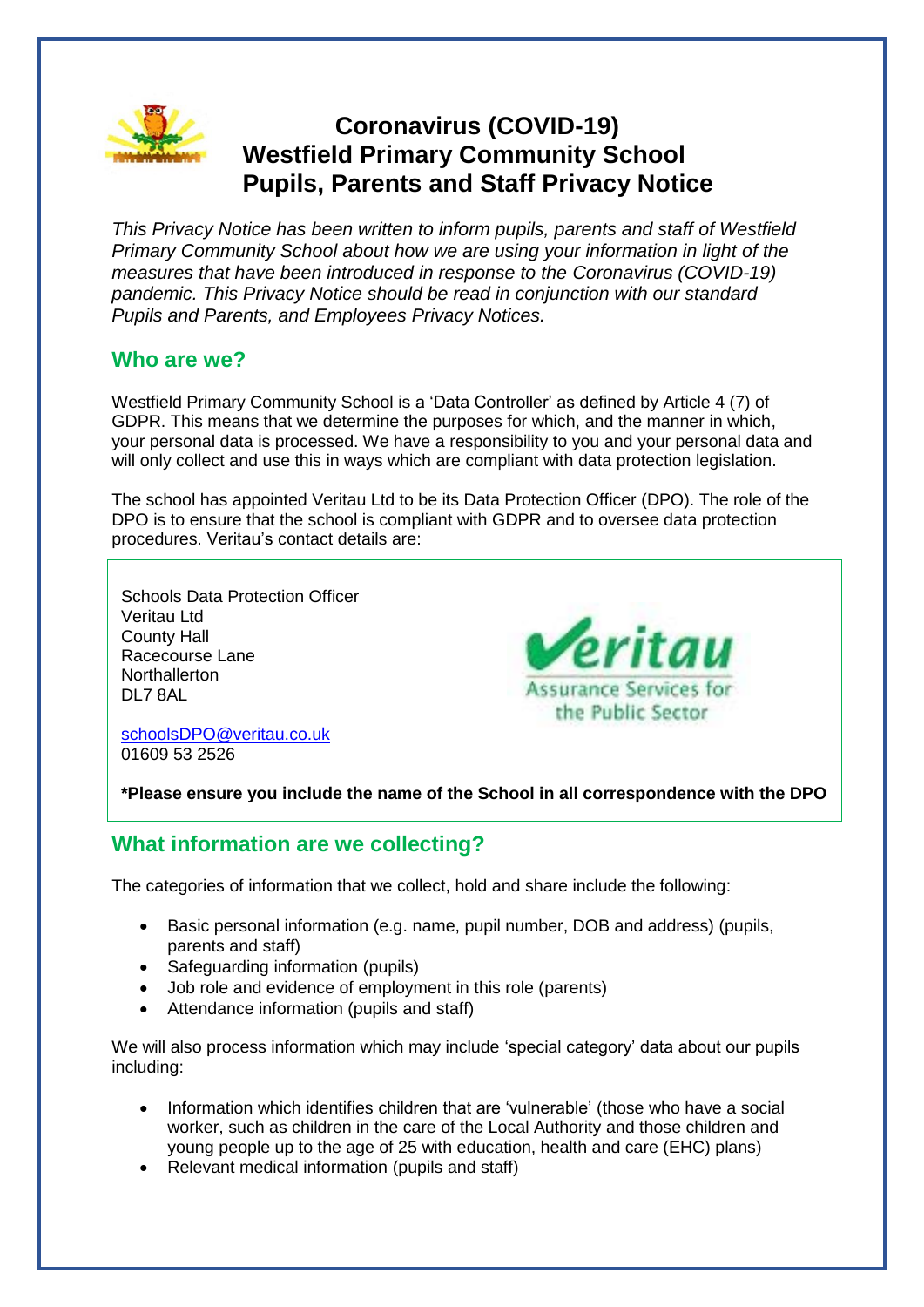## **Why do we process your personal data?**

We are processing this information to facilitate the provision of care for vulnerable children and the children of critical workers.

This involves:

- Processing pupil information to facilitate their learning and meet any care requirements that they have.
- Processing parents' employment information to confirm their status as a critical worker.
- Processing the information of staff members who have been redeployed in order to meet resourcing needs.

Any personal data that we process about our pupils and parents is done so in accordance with Article 6 and Article 9 of GDPR:

Article 6 (c) legal obligation Article 6 (d) public task Article 6(b) contract (for staff)

Article 9 (b) Employment, social security and social protection (for staff) Article 9 (g) Reasons of substantial public interest

Please refer to our standard Pupils and Parents and Employees Privacy Notices for further information about the lawful basis we rely upon to process your data.

## **Who do we obtain your information from?**

Much of the information we process will be obtained directly from you. We will also process information received from:

- Department for Education (DfE)
- Local Education Authority. If your child is attending our school as a result of the COVID-19 pandemic response and your child's previous school was in a neighbouring LEA, then we may need to obtain information from this LEA.
- Previous schools attended

## **Who do we share your personal data with?**

We are obliged to share attendance data with the Department for Education during this time. The following information will be shared:

1. The names of all children who are in attendance on each day

2. If the child is not enrolled at your school, the name of the school where the child is enrolled

- 3. Whether the child is present on each day
- 4. Whether the child has parents who are critical workers
- 5. If the child is vulnerable e.g. they have on an education health and care plan (EHCP), have a social worker (CiN), or are looked after children
- 6. If the child is on an EHCP

7. If the child has a social worker